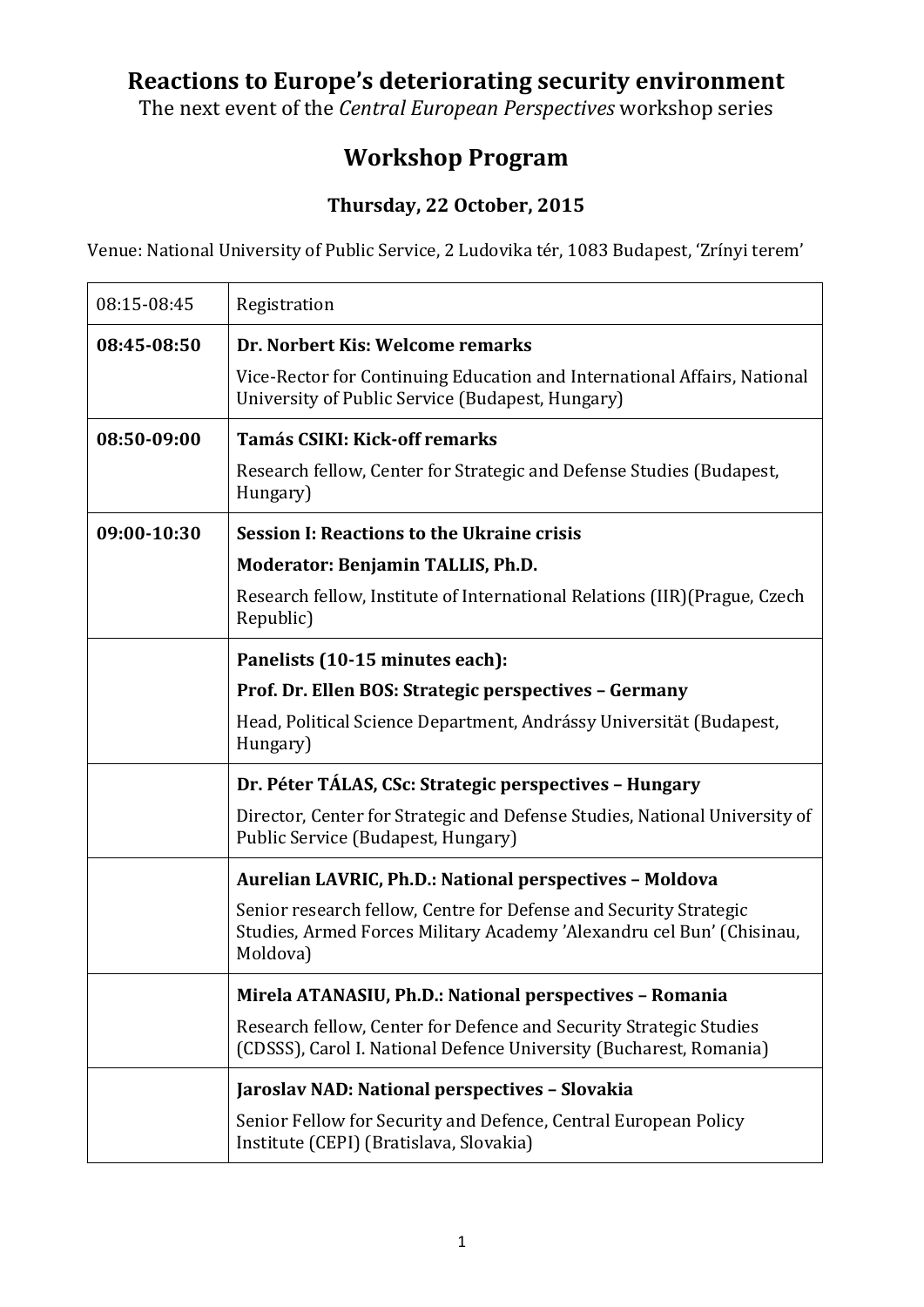|             | Discussion                                                                                                                                      |
|-------------|-------------------------------------------------------------------------------------------------------------------------------------------------|
| 10:30-10:45 | Coffee break                                                                                                                                    |
| 10:45-12:15 | Session II: Reactions to the threat of the Islamic State                                                                                        |
|             | Moderator: Mgr. Josef KRAUS, Ph.D.                                                                                                              |
|             | Research fellow, Center for Security and Military Strategic Studies<br>(CSMSS), University of Defence (Brno, Czech Republic)                    |
|             | Panelists (10-15 minutes each):                                                                                                                 |
|             | <b>Edward LOO: Strategic perspectives - United States of America</b>                                                                            |
|             | Deputy Chief of Mission in Budapest, Embassy of the United States,<br>Budapest, Hungary                                                         |
|             | Michal SMETANA, Ph.D.: Strategic perspectives - Czech Republic                                                                                  |
|             | Research fellow, Center for Security Policy (SBP), Charles University<br>(Prague, Czech Republic)                                               |
|             | Gábor CSIZMAZIA: National perspectives - Hungary                                                                                                |
|             | Researcher, PhD Candidate, Doctoral School for Military Sciences,<br>National University of Public Service (Budapest, Hungary)                  |
|             | Alexandra SARCINSCHI, Ph.D.: National perspectives - Romania                                                                                    |
|             | Senior research fellow, Center for Defence and Security Strategic Studies<br>(CDSSS), Carol I. National Defence University (Bucharest, Romania) |
| 12:15-12:30 | Coffee break                                                                                                                                    |
| 12:30-14:00 | Session III: Institutional reactions to current crises - EU, NATO,<br><b>OSCE</b>                                                               |
|             | Moderator: Dr. Agnieszka BRYC                                                                                                                   |
|             | Assistant professor, National Defence University, Institute of<br>International Relations (Warsaw, Poland)                                      |
|             | Mag. Dr. Otto NADERER: Strategic perspectives - Austria                                                                                         |
|             | Research fellow, Institute for Strategy and Security Policy (ISS), Land<br>Forces Academy (Vienna, Austria)                                     |
|             | Samuel GODA, Ph.D.: Strategic perspectives - Slovakia                                                                                           |
|             | Research fellow, Slovak Foreign Policy Association (SFPA) (Bratislava,<br>Slovakia)                                                             |
|             | Brig. Gen. (Ret.) Ing. František MIČÁNEK: National perspectives -<br><b>Czech Republic</b>                                                      |
|             | Director, Center for Security and Military Strategic Studies (CSMSS),<br>University of Defence (Brno, Czech Republic)                           |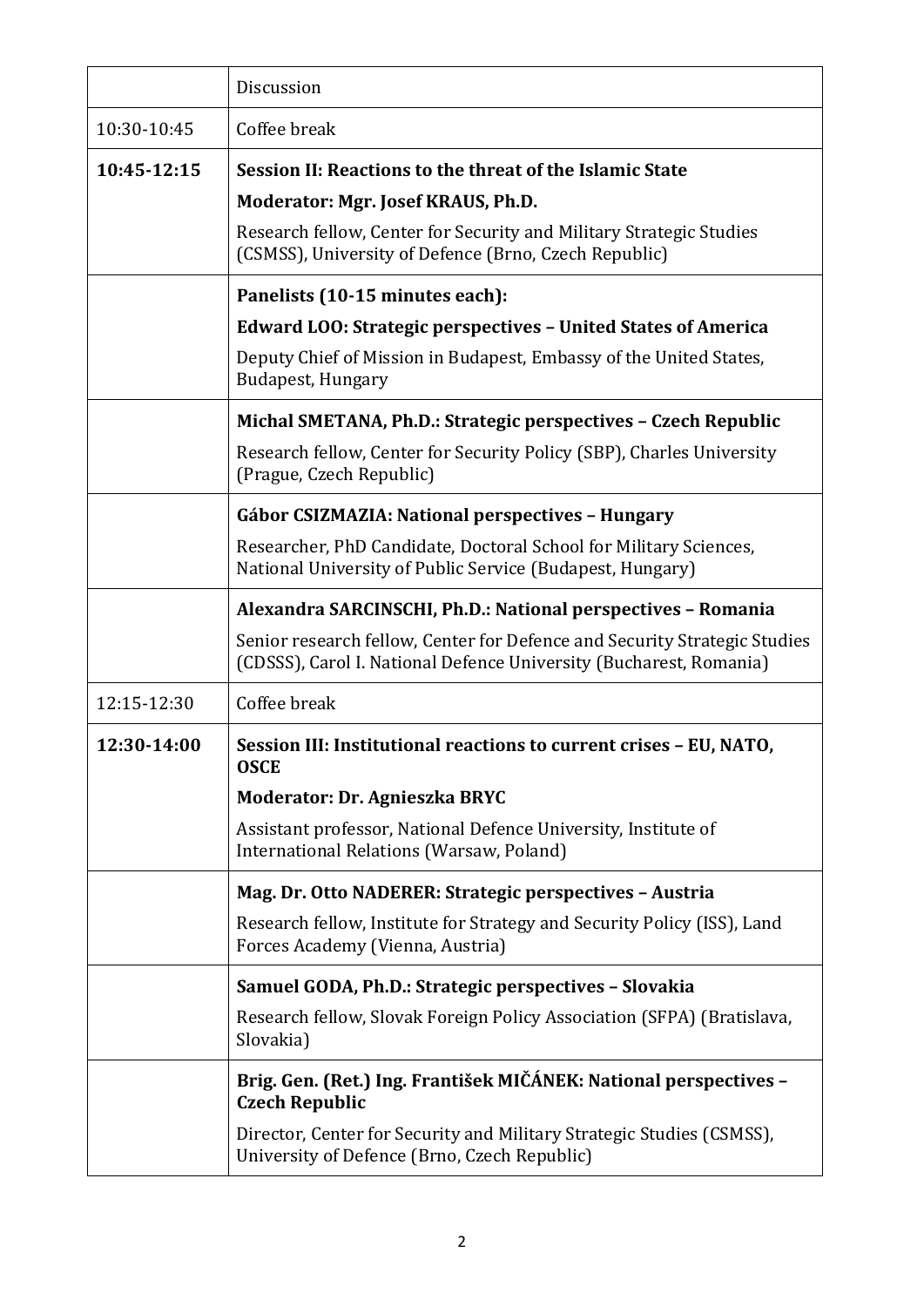|             | Aurelian LAVRIC, Ph.D.: National perspectives - Moldova                                                                                                |
|-------------|--------------------------------------------------------------------------------------------------------------------------------------------------------|
|             | Senior research fellow, Centre for Defense and Security Strategic<br>Studies, Armed Forces Military Academy 'Alexandru cel Bun' (Chisinau,<br>Moldova) |
|             | <b>Artur KACPRZYK: National perspectives - Poland</b>                                                                                                  |
|             | Analyst, Polish Institute of International Affairs (PISM) (Warsaw,<br>Poland)                                                                          |
|             | <b>Discussion</b>                                                                                                                                      |
| 14:30-16:00 | Lunch for panelists                                                                                                                                    |

**The aim of the workshop** is to share and discuss not only official national stances but also experts' opinion on the recent developments in the European and neighbouring security environment, specifically reflecting on the Ukraine crisis and the threat posed by the so called 'Islamic State' (IS).

**The format of the workshop** offers an opportunity to compare and contrast these standpoints. Within each session, *strategic perspectives* serve to highlight the key drivers and effects of respective crises, setting the scene for discussion. As a follow-up, the short presentations on *national perspectives* make it possible to compare specific approaches to these, pointing out differing national perceptions and subsequent – sometimes diverging – reactions across Central European countries. The third session investigates the best model for sharing tasks and responsibilities among relevant international organisations involved in managing the above crises.

Presentations on strategic perspectives should:

- focus on the strategic level in order to outline the most important drivers of the crisis that is reflected upon;
- raise questions that are relevant on a European level;
- set out the possible ways of handling or solving the crisis on a European or Central European regional level;
- include recommendations that identify one specific way of action in crisis management from the European perspective (domain, tools, actors).

Presentations on national perspectives should:

- focus on the national level, identifying the most important dimensions of the crisis for the speaker's home country (political, military, economic, etc.);
- specify issues that are relevant on the national level, effecting the speaker's home country in one way or the other;
- introduce the range of national reactions to the crisis for the speaker's home country;
- include recommendations that identify one specific way of action in crisis management from the national perspective (domain, tools, actors).